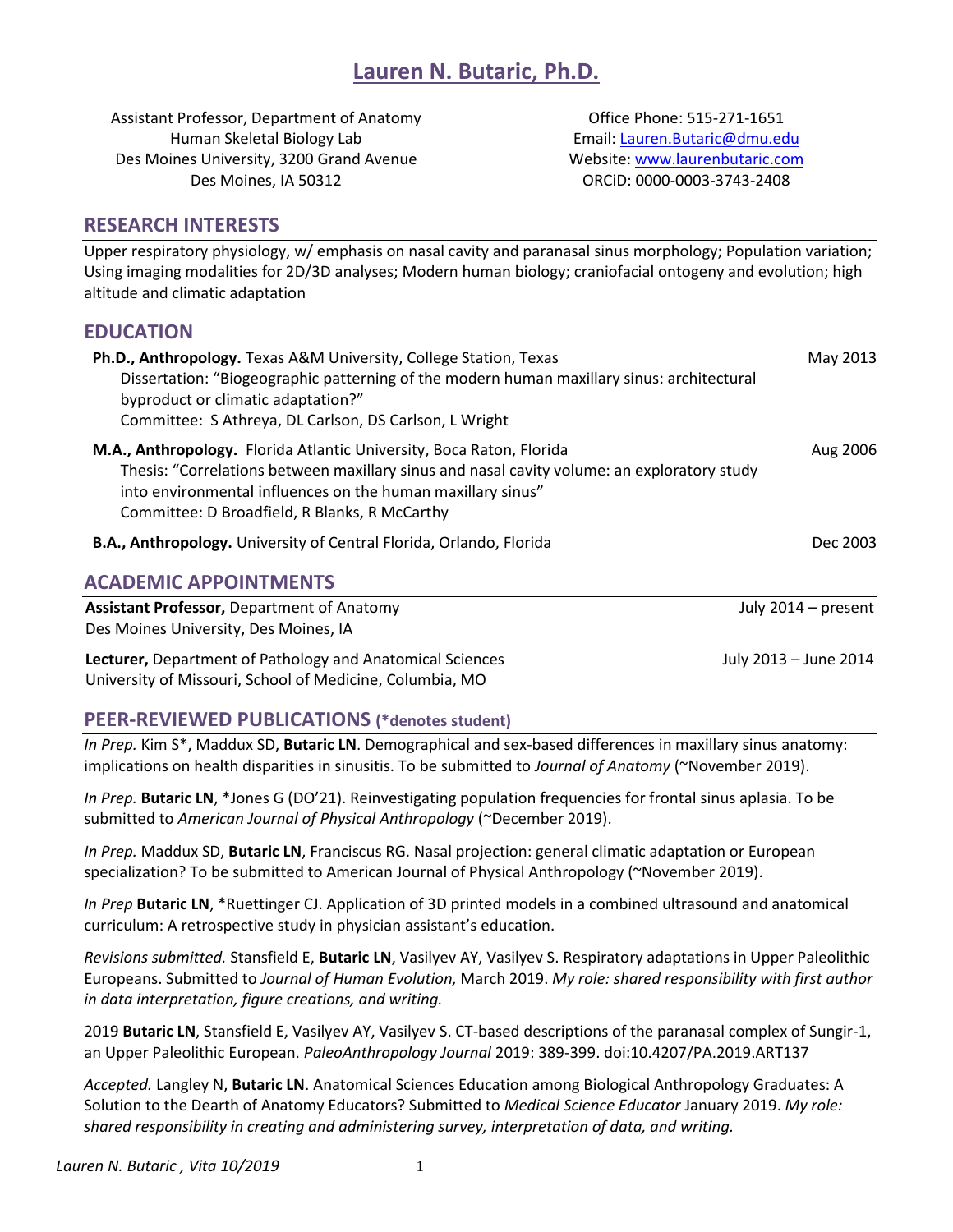2019 *\**Marks TN, Maddux SD, **Butaric LN**, Franciscus, RG. Climatic adaptation in human inferior nasal turbinate morphology: evidence from Arctic and Equatorial populations. *American Journal of Physical Anthropology*, 169: 498-512. *My role: Assisted in development of concept, mentoring first-author student in data collection, and writing. Created all figures.*

2019 **Butaric LN**, \*Wadle M (DO'18), \*Gascon J. Anatomical variation in maxillary sinus ostium position: implications for nasal-sinus disease. *Anatomical Record*, 302: 917-930.

2018 **Butaric LN**, \*Klocke RP (DO'19). Nasal variation in relation to high-altitude adaptations among modern humans. *American Journal of Human Biology* 30: e23104. https://doi.org/10.1002/ajhb.23104

2017 **Butaric LN**, Light LEO, \*Juengst SL. A call for action: Why anthropologists can (and should) join the discussion on climate change through education. *American Journal of Human Biology* 29: e23002, Special Issue: Humans in Marginal Environments.

2017 Maddux SD, **Butaric LN** (corresponding author). Zygomaticomaxillary morphology and maxillary sinus form and function: How spatial constraints influence pneumatization patterns among modern humans. *The Anatomical Record Special Issue: Understanding the Zygoma: A Key Morphofunctional Partition in the Craniofacial Skeleton Evolution.* 300:209–225. Open Access. *My role: shared equal responsibility with first author over course of project.*

2017 Maddux SD, **Butaric LN**, Yokley T, Franciscus R. Ecogeographic variation across morphofunctional units of the human nose. *American Journal of Physical Anthropology* 162:103–119. *My role: Shared responsibility in data collection and writing with first author.*

2016 **Butaric LN**, Maddux SD. Morphological covariation between the maxillary sinus and midfacial skeleton among sub-Saharan and circumpolar modern humans. *American Journal of Physical Anthropology* 160: 483-497.

2015 **Butaric LN**. Differential scaling patterns of maxillary sinus volume and nasal cavity breadth among modern humans. *Anatomical Record* 298:1710-1721.

2014 Hammer RD, **Butaric LN.** Arrested pneumatization with extramedullary hematopoiesis of the clivus/sphenoid simulating metastatic carcinoma. *Austin Journal of Anatomy* 1:2. *My role: Shared responsibility in data collection and wrote majority of the article*

2013 Holton NE, Yokley TR, **Butaric LN**. The morphological interaction between the nasal cavity and maxillary sinuses in living humans. *Anatomical Record* 296: 414-426. *My role: Assisted in data interpretation and writing. Media Coverage for Holton et al. (2013):* 

- Science Daily. Nose's unheralded neighbor: maxillary sinuses allow noses to change shape. <https://www.sciencedaily.com/releases/2013/03/130312134738.htm>
- CNN.com. Why our noses are different shapes[. http://thechart.blogs.cnn.com/2013/03/20/why-our](http://thechart.blogs.cnn.com/2013/03/20/why-our-noses-are-different-shapes/)[noses-are-different-shapes/](http://thechart.blogs.cnn.com/2013/03/20/why-our-noses-are-different-shapes/)

2010 **Butaric LN**, McCarthy RC, Broadfield DC. A preliminary 3D computed tomography study of the human maxillary sinus and nasal cavity. *American Journal of Physical Anthropology* 143:426-436.

### **CONFERENCE PRESENTATIONS (\*denotes student contributor on project)**

2019, July. Fowers J\* (DO'22), **Butaric L**. High altitude effect on maxillary sinus volume and surface area. Poster Presentation, Des Moines University Symposium. Des Moines, IA.

2019, July. Botten M\* (DO'22), **Butaric L**, Garvin H. Frontal sinus variation in the DMU crania teaching collection. Poster Presentation, Des Moines University Symposium. Des Moines, IA.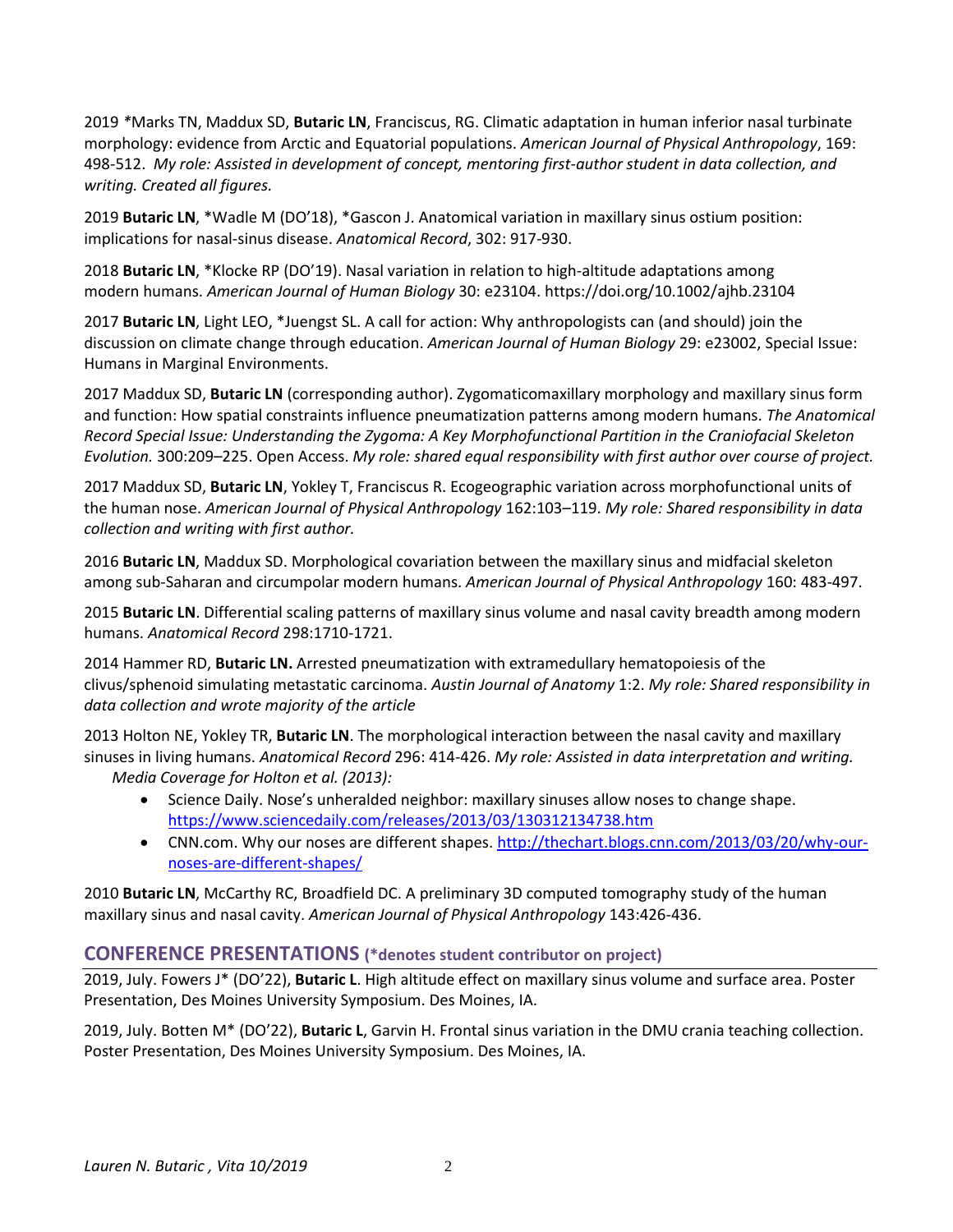2019, June. Kim S\*, Maddux SD, **Butaric LN**. Demographical and sex-based differences in maxillary sinus anatomy: implications on health disparities in sinusitis. 14<sup>th</sup> Annual Texas Conference on Health Disparities. Ft Worth, TX.

2019, April. Ryan K\*, Aeurbach B, **Butaric LN.** Modularity and integration of the sphenoid body in human cranial variation: The confluence of functional matrices. Poster Presentation, American Association of Anatomists, Experimental Biology April 2019 meetings (Orlando, Florida).

2019, April. **Butaric LN**, Ruettinger C (DO'21)\*. Application of 3D printing and ultrasound in anatomical education. Poster Presentation, American Association of Anatomists, Experimental Biology April 2019 meetings (Orlando, Florida).

2019, March. Kim S\*, **Butaric L,** Rosales A, Maddux S. Variation in maxillary sinus anatomy: Implications of ostium positioning on health disparities in sinusitis. Poster Presentation, Louisa Burns Osteopathic Research Committee, American Academy of Osteopathy, March 2019 Convocation (Orlando, Florida).

2019, March. **Butaric LN**, Maddux SD, Nicholas CL, Evteev A. Ontogenetic processes in the nasal cavity among Alaskan Inuits: Implications for respiratory adaptations in cold-dry environments. Poster Presentation American Association of Physical Anthropologists for April 2019 meetings (Cleveland, OH).

2018, December. \*Jones G (DO'21), **Butaric L.** CT Analysis of Frontal Sinus Agenesis in Arctic American Populations. Poster presented at the Des Moines University Research Symposium.

2018, December. \*Ewert A (MSA/DO'21), **Butaric LN.** MS and M3 Ontogeny: How Does M3 Development Impact Maxillary Sinus Growth? Poster presented at the Des Moines University Research Symposium.

2018, September. Marks T\*, **Butaric L**, Maddux S, Franciscus R. Evidence for climatic adaptation in human nasal turbinate morphology. Poster. European Society for the study of Human Evolution. Portugal.

2018, April*.* Marks T\*, **Butaric L**, Maddux S, Franciscus R. Climatic adaptation in human inferior nasal turbinate morphology: A preliminary investigation in Arctic and Equatorial populations. Poster. American Association of Anatomists. San Diego, CA.

2018, April*.* M Kesterke, **L Butaric**, W Stenberg, Q Zhang, T Han\*, H Zhu\*, Q Wang, Q Zhang. Estimating bite forces using muscle modeling and cortical bone thickness. Poster. American Association of Anatomists. San Diego, CA.

2018, April. Kesterke M, **Butaric L**, Zhang Q, Han T\*, Zhu H\*, Zhang Q, Wang Q. Subsistence and facial form: estimating masticatory muscle mechanical efficiency in historical populations from Northern China. Poster. American Association of Physical Anthropologists Austin, TX. *Refereed* a*bstract published in American Journal of Physical Anthropology 165(S66):138.*

2018, April*.* **Butaric L**, Q Zhang, T Han\*, H Zhu\*, Q Zhan, Q Wang. *2018, April.* A divided issue: Investigating internalstructural differences of crania with *os japonicum*. Poster. American Association of Physical Anthropologists Austin, TX. *Refereed* a*bstract published in American Journal of Physical Anthropology 165(S66):38.*

2018, April*.* Bergstrom K\*, **Butaric L**, Gidna A, Musiba C, Selden RZ, Magori C. Taphonomic and Fossil Reconstructive Analyses of the Ngaloba (LH 18) Skull. Poster. Paleoanthropology Society. Austin, TX. *Also presented 2018, March. Texas Academy of Sciences. Midland, TX.*

2018*,* February. Langley NR, **Butaric LN**. Anatomy and biological anthropology: time for a family reunion? Poster. American Academy of Forensic Sciences. Seattle, WA.

2017, December. Schwalbe K (DO'19)\*, **Butaric L**, Yokley T. Quantification of Optic Nerve and Optic Foramen Breadth. Poster. Des Moines University Research Symposium. Des Moines, IA.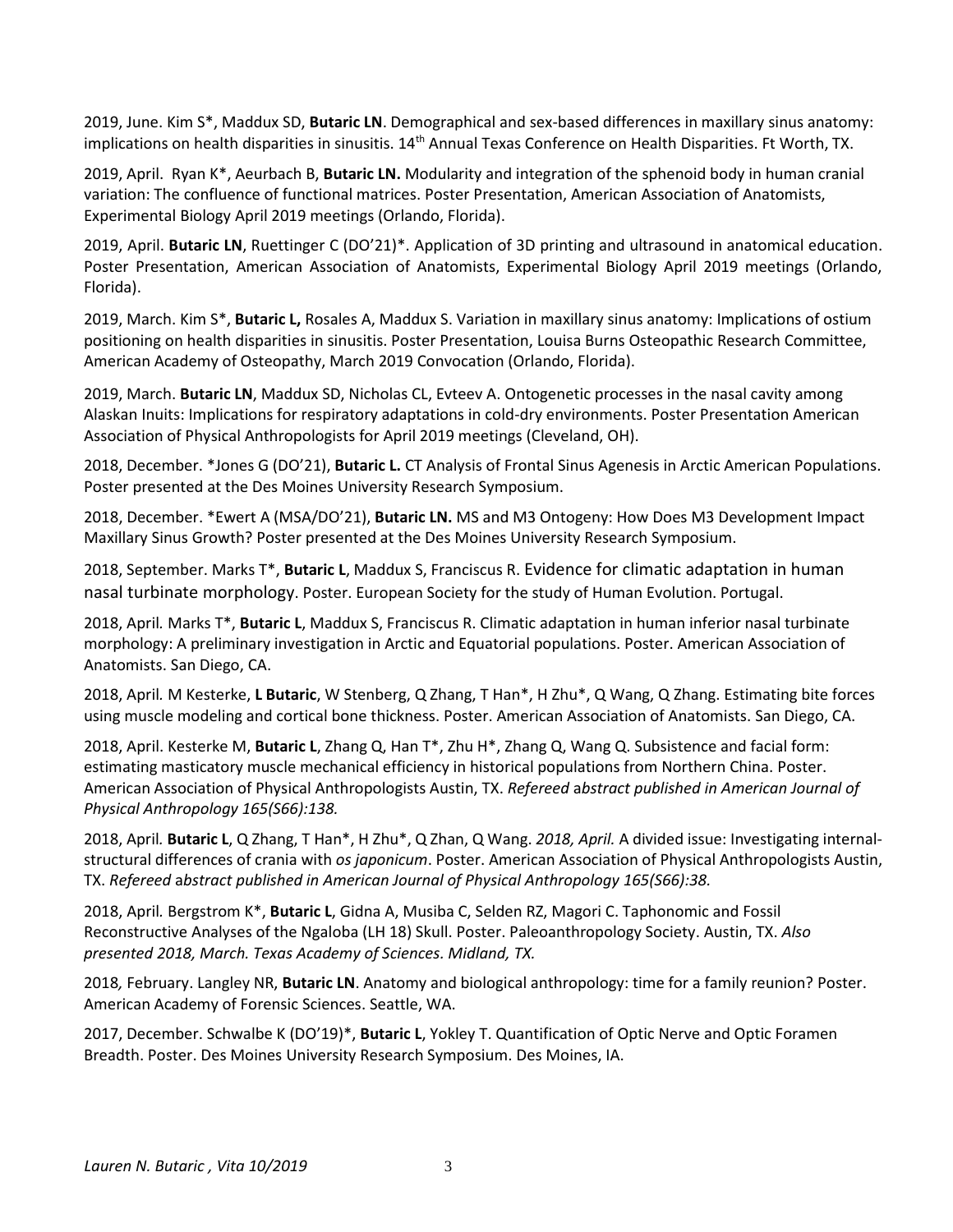2017, November. Maddux S, **Butaric L**, Franciscus R. Modern human nasal projection: reassessing a climatic adaptation. Podium. Texas Association of Biological Anthropologists. San Antonio, TX.

2017, November. **Butaric L**, M Kesterke, W Stenberg, S Maddux, Q Zhang, T Han, H Zhu, Q Zhang, Q Wang. Third molar agenesis: prevalence and asymmetry in Northern Chinese archaeological populations. Poster. American Association of Anatomists Regional Meetings. Pittsburgh, PA.

2017, November. M Kesterke, **L Butaric**, W Stenberg, Q Zhang, T Han, H Zhu, Q Wang, Q Zhang. Does third molar agenesis affect masticatory muscle mechanical efficiency- a comparative archaeological study. Poster. American Association of Anatomists Regional Meetings. Pittsburgh, PA.

2017, September. Maddux SD, **Butaric LN**, Franciscus R. Climate and modern human nasal evolution: Reassessing the adaptive role of nasal projection. Poster. European Study for the study of Human Evolution, Leiden, Netherlands. *Refereed abstract in Proceedings of the European Society for the study of Human Evolution 6.*

2017, July. Langley N, **Butaric LN**. Anatomical sciences education among biological anthropology graduates. American Association of Clinical Anatomists. Minneapolis, MN.

2017, April*.* **Butaric LN**, \*Klocke R (DO'18). Craniofacial adaptation and upper respiratory function among highaltitude inhabitants. American Association of Anatomists. Chicago, IL. *Refereed* a*bstract published in The FASEB Journal 31(1\_supplement; 578.2).*

2017, April*.* **Butaric LN**, \*Klocke R (DO'19). Internal craniofacial morphology of high-altitude Tibetans may reflect unique adaptations to hypoxic environments. American Association of Physical Anthropologists. New Orleans, LA. *Refereed* a*bstract published in American Journal of Physical Anthropology 162(S64):133.*

2017, April*. \**Marks T (Univ Iowa, PhD), **Butaric LN**, Maddux SD, Franciscus RG. Inferior nasal turbinate morphology in Arctic and sub-Saharan African humans: Implications for understanding climatic adaptation in the nasal complex. American Association of Physical Anthropologists. New Orleans, LA. *Refereed* a*bstract published in American Journal of Physical Anthropology 162(S64):276.*

2016, December. *\**Winters M (DO'20), **Butaric LN**. Nasal cavity and maxillary sinus ontogenesis: landmarking protocols. Poster. DMU Mentored Student Research Symposium. Des Moines, IA.

2016, Nov. Maddux SD, **Butaric LN**, Franciscus RG. Climate and the modern human nose: Reassessing the adaptive role of nasal projection. Podium. Texas Association of Biological Anthropologists. Austin, TX.

2016, July. \*Klocke R (DO'19), **Butaric LN**. High altitude effects on cranial size and nasal morphology. Poster. DMU Mentored Student Research Symposium. Des Moines, IA.

2015, Sept. **Butaric LN**, Maddux SD. Covariation of the internal and external midfacial skeleton among modern humans of Asian descent. Poster. European Society for the study of Human Evolution. London, England. *Refereed abstract published in Proceedings of the European Society for the study of Human Evolution 4:62.*

2015, Sept. Nicholas C, **Butaric L**, Evteev A. A 3D geometric morphometric analysis of internal nasal fossa shape variation in hot/cold climate populations of extant humans. Poster. European Society for the study of Human Evolution. London, England. *Refereed abstract published in Proceedings of the European Society for the study of Human Evolution 4:170.*

2015, July. \*Gascon J (DO'18), **Butaric LN**. Analysis of the sphenoid sinus and arrested pneumatization in relation to cranial base angle. Poster. DMU Mentored Student Research Symposium. Des Moines, IA.

2015, July. \*Smith A (DO'18), **Butaric LN**. Hyperpneumatization of the maxillary sinus and its relationship to suture morphology in four populations. Poster. DMU Mentored Student Research Symposium. Des Moines, IA.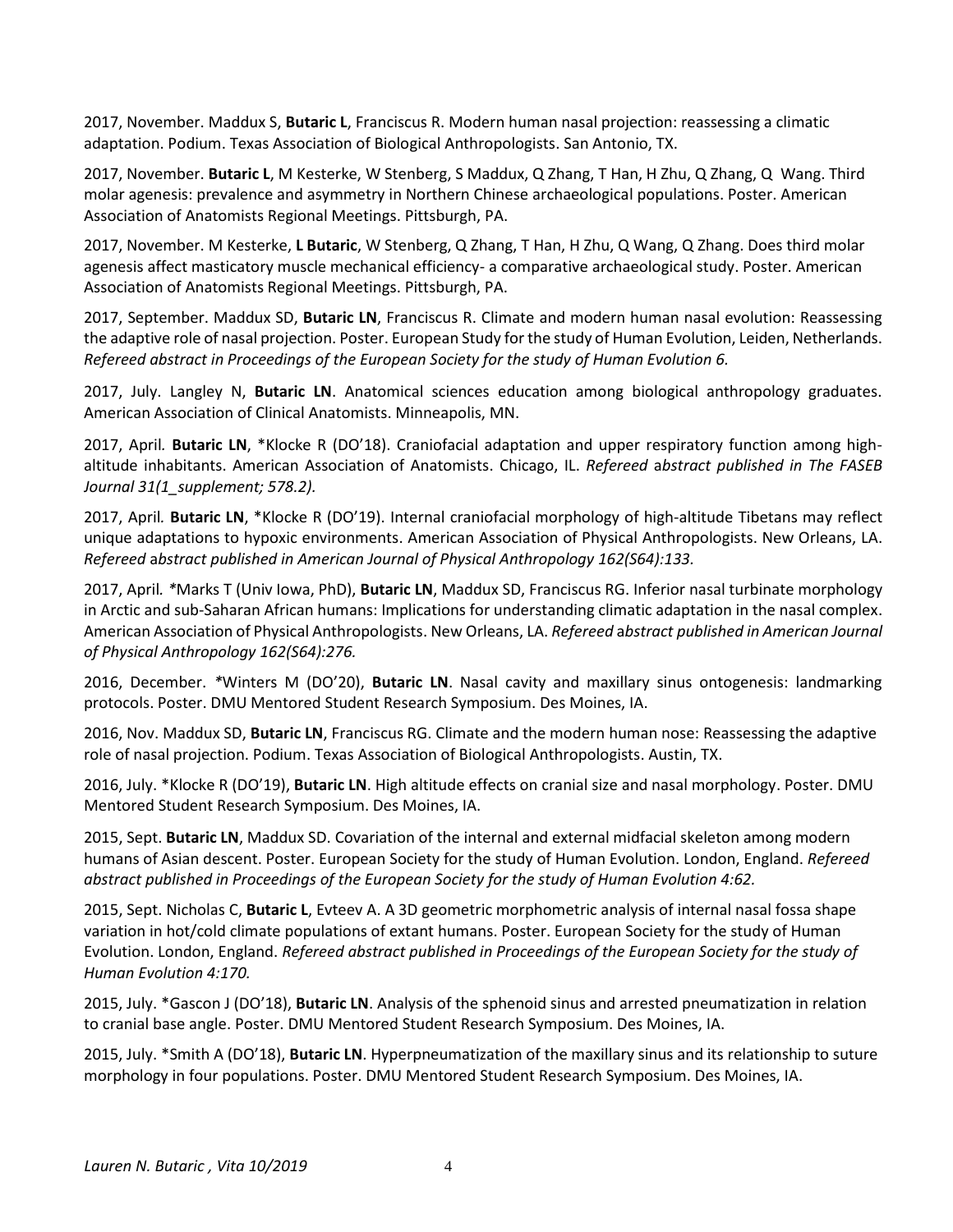2015, April. **Butaric LN**, Maddux SD. Morphological covariation between maxillary sinus shape and the midfacial skeleton. Poster. American Association of Physical Anthropologists. St Louis, MO. *Refereed* a*bstract published in American Journal of Physical Anthropology 156(S60):96-97.*

2015, April. McCarthy RC, **Butaric LN.** Changes to the face and basicranium in a habitually bipedal Japanese macaque (*Macaca fuscata*). Poster. American Association of Physical Anthropologists. St Louis, MO. *Refereed abstract published in American Journal of Physical Anthropology 156(S60):220.*

2014, Nov. Harper-Judd J, Holliday C, Knocke M, **Butaric L**, \*George I, Middleton K, \*Moffett E, \*Swartz S, \*Tsai H, Warren A. Dinosaurs and Cavemen Science Expo: Science outreach using interactive and experiential anatomical learning. Education and Outreach Poster Session. Society of Vertebrate Paleontology. Berlin, Germany.

2014, April. **Butaric LN**, Maddux SD. A preliminary 3D analysis of ecogeographical variation in modern human *(Homo sapiens)* maxillary sinus shape. Poster. American Association of Physical Anthropologists. Calgary, Canada. *Refereed abstract published in American Journal of Physical Anthropology 153(S58):87.*

2014, April. Maddux S, Ward C, Middleton K, Aldridge K, Holliday C, Harper-Judd J, Jorgensen M, **Butaric L**, Wetzel S. The role of the gift of body donors as medical educators. Poster. University of Missouri School of Medicine Education Day. Columbia, MO.

2014, April. Harper-Judd J, Ward CV, Aldridge KJ, Holliday CM, Maddux SD, Middleton K, Jorgensen M, **Butaric L**. Undergraduate human anatomy course redesign. Poster. University of Missouri School of Medicine Education Day. Columbia, MO.

2013, April. **Butaric LN**. Ecogeographic patterning in maxillary sinus form among modern humans. Poster. American Association of Physical Anthropologists. Knoxville, TN. *Refereed Abstract published in American Journal of Physical Anthropology 150(S56):92.*

2013, March. **Butaric LN**. Ecogeographic patterning and upper respiratory function of the maxillary sinus among modern humans (*Homo sapiens*). Podium. Texas Academy of Science. Kerrville, TX.

2012, Nov. **Butaric LN**. Identifying population differences in the nasal complex among modern humans. Podium. Texas Association of Biological Anthropologists. Dallas, TX.

2010, Nov. **Butaric LN**. Relationships between maxillary sinus surface area and cranial dimensions. Poster. Texas Association of Biological Anthropologists. Waco, TX.

2008, April. **Butaric LN**. Re-evaluating the influence of cold stress on the Neanderthal nasal aperture. Poster. American Association of Physical Anthropologists. Columbus, OH. *Refereed abstract published in American Journal of Physical Anthropology 135(S46):75.*

2007, April. **Butaric LN**, Broadfield DC, McCarthy RC. A preliminary study on the relationship between nasal cavity and maxillary sinus volumes. Poster. American Association of Physical Anthropologists. Philadelphia, PA. *Refereed abstract published in American Journal of Physical Anthropology 132(S44):82.*

# **THESIS/DISSERTATION COMMITTEES (External)**

-**Tarah Marks.** PhD track, University of Iowa. Department of Anthropology. Primary advisor: Dr. R Franciscus. Topic: Turbinate variation and airflow dynamics of the human nose. Status: *Ongoing*

-**Logan Moore**. PhD track, University of Iowa. Department of Anthropology. Primary advisor: Dr. R Franciscus. Topic: Plagiocephaly and endocranial volume: evolutionary insights. Status: *Ongoing*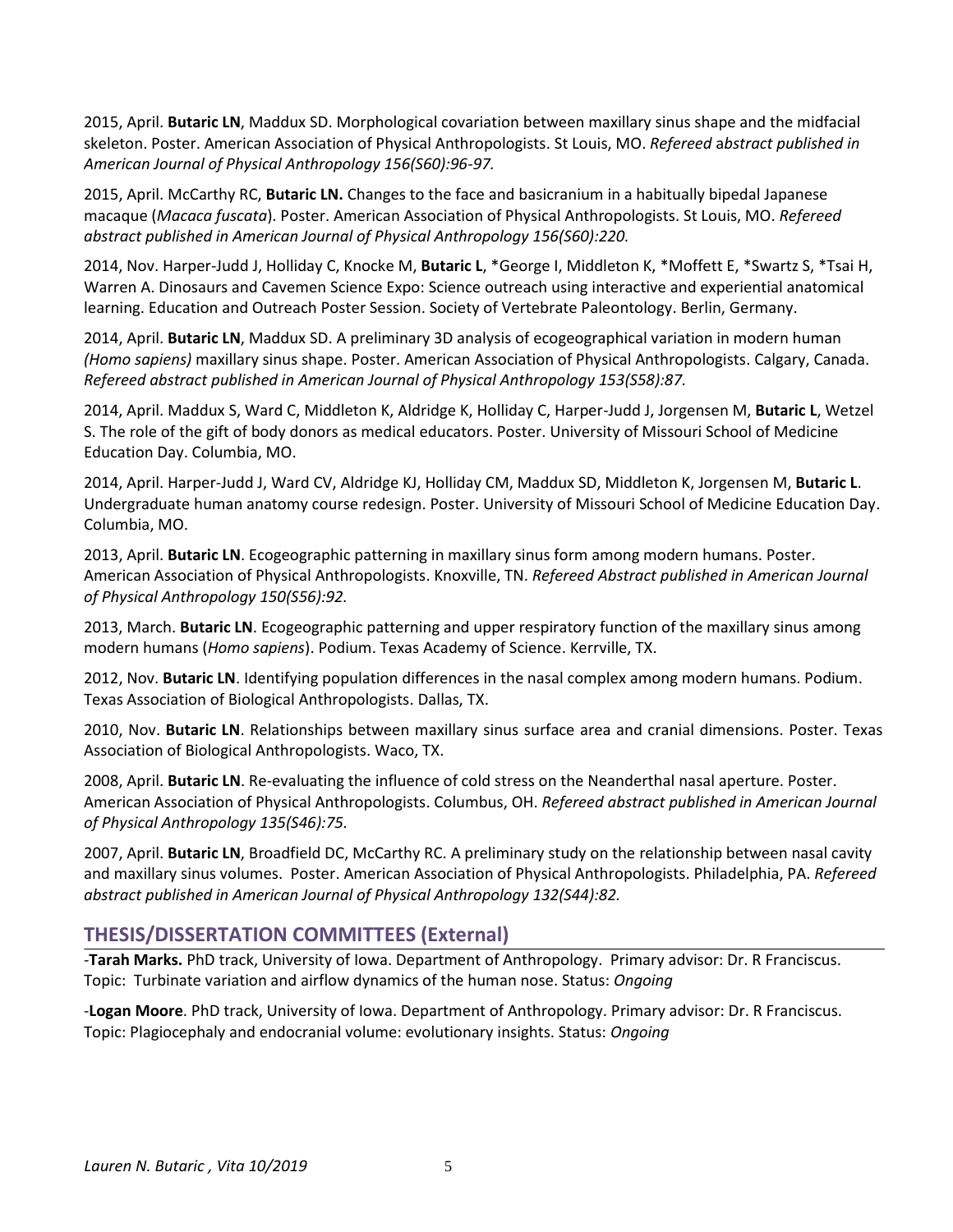-**Katharyn Ryan.** PhD track, University of Tennessee-Knoxville. Department of Anthropology. Primary advisor: Dr. B Auerbach. Topic: 3D relationships between the sphenoidal sinus and cranial base of modern humans. Status: *Ongoing*

-**William Stenberg**, DDS. PhD track, Baylor College of Dentistry. Primary advisor: Dr. M Kesterke. Topic: Maxillary sinus growth & evolution. Status: *Ongoing*

### **INVITED TALKS, WORKSHOPS, & PANELS**

**Invited Talk.** Layers of Identity: Dissecting the path to (assistant) professor of anatomy. Women at Noon Series: Lasting Legacies. Department of Multicultural Affairs, Des Moines University. 2019, March 5.

**Invited Lecture.** Assessing biological affinity (not race) in forensic settings. Forensic Osteology, Department of Anatomy, Des Moines University. 2019, March 12.

**Invited research talk**. 3D processing: Potential promises, perils, and pitfalls. University of North Texas, Health Science Center, Ft. Worth, TX. 2018, May.

**Invited 2-day workshop leader**. 3D Imaging Workshop. University of North Texas, Health Science Center, Ft. Worth, TX. 2018 May.

**Invited research talk.** In your face: Internal craniofacial variation among modern humans. Graduate Biology Colloquium, Department of Biology, University of Northern Iowa. 2017, August.

**Invited research talk**. Living on top of the world: Craniofacial adaptations at high altitude. Archaeology Day. Department of Archaeology, Jilin University, Changchun, China. 2017, May.

**Invited research talk**. In your face: Form and function of the internal midfacial skeleton. University of North Texas, Health Science Center, Ft. Worth, TX. 2016, Nov.

**Invited discussant leader for poster symposium**. Humans in marginal environments**.** American Association of Physical Anthropologists annual meeting. Atlanta, GA. 2016, Apr.

**Panel organizer & host.** The Anthropologist's ACademic Taboo: Discussing alternative opportunities to traditional R1 anthropology faculty positions. American Association of Physical Anthropologists annual meeting. Atlanta, GA. 2016, Apr.

**Invited lecture**. Airheads: Anatomy and physiology of the nasal complex. Central Campus, Des Moines, Iowa. 2014, Nov 7 & 8

**Invited research talk**. Arrested development: Understanding clinical implications of paranasal sinus growth & variation. Friday Research Seminar Series, Des Moines University, Des Moines, IA. 2014, Nov 7.

**Invited workshop leader**. Analysis of computed tomography images. Co-directed with RC McCarthy. College of Science, Benedictine University, Naperville, IL. 2014, Mar 27-29.

**Invited research talk.** In your face: Modern human variation of internal craniofacial structures. College of Science, Benedictine University, Naperville, IL. 2014, Mar 28.

**Invited research talk**. Exploring patterns of internal facial variation among modern humans. Department of Biomedical Sciences, Grand Valley State University, Grand Rapids, MI. 2014, Jan 14.

**Invited research talk**. Delving deeper: Nasal cavity and maxillary sinus variation among modern humans. Grand Rounds seminar, Dept of Pathology & Anatomical Sciences, University of Missouri, Columbia, MO. 2013, Dec 2.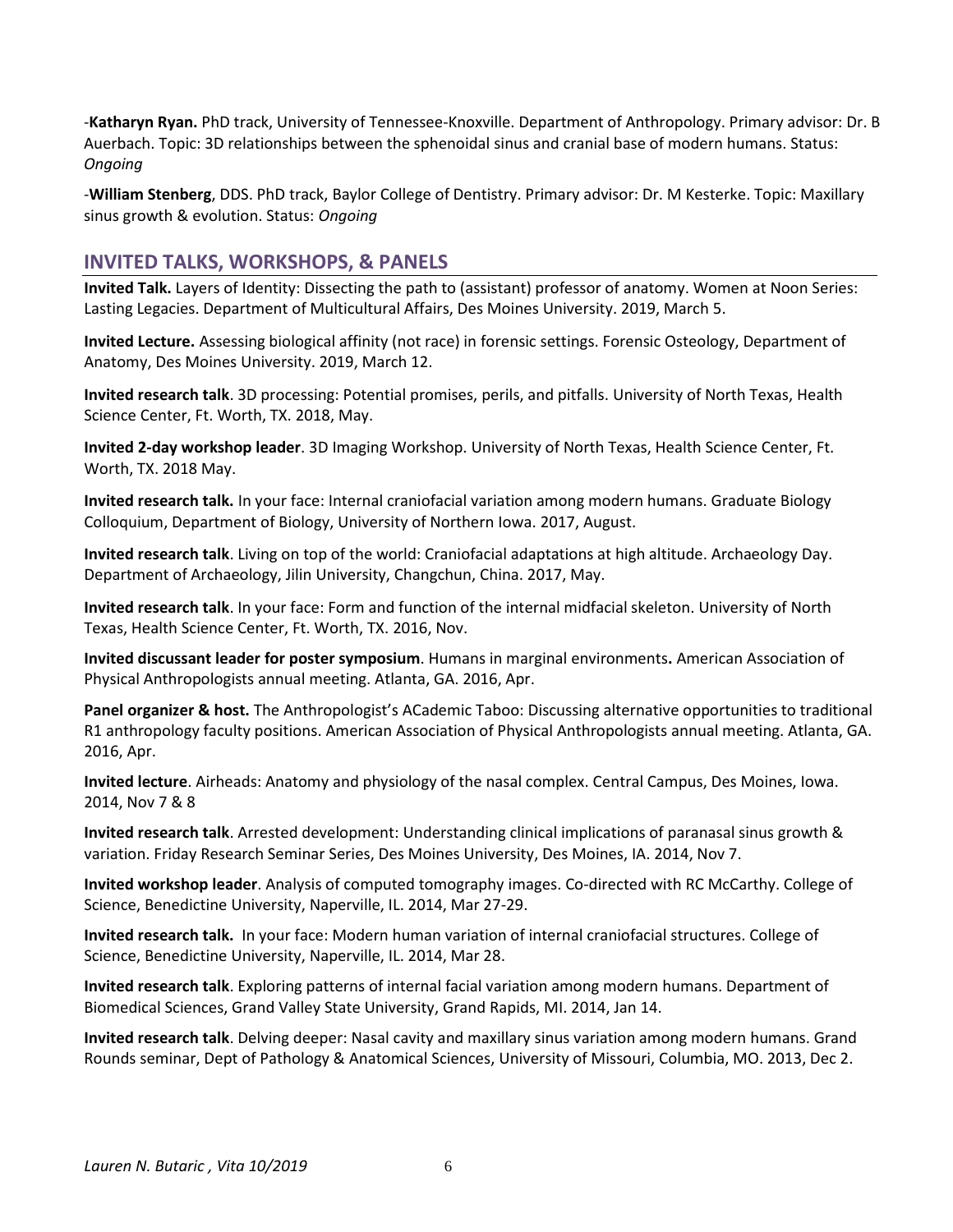**Invited research talk**. Interpreting internal craniofacial variation in modern humans. Brown Bag Series seminar. Department of Anthropology, Texas A&M University. 2013, Apr 1.

**Invited research talk**. Delving deeper: Interpreting internal craniofacial variation in modern humans. Department of Anthropology, University of Alaska Anchorage. 2013, Feb 6.

### **TEACHING EXPERIENCE**

| <b>Department of Anatomy, Des Moines University</b>                                | July 2014 - present                            |
|------------------------------------------------------------------------------------|------------------------------------------------|
| Lecturer & Lab Instructor                                                          |                                                |
| Gross Anatomy (DO, MSA, DPM)                                                       |                                                |
| Foundational Sciences Anatomy (DPT) (September 2014-2016)                          |                                                |
| Lower Limb Anatomy (DPM)                                                           |                                                |
| Clinically Oriented Anatomy (PA)                                                   |                                                |
| Teaching in Anatomy (MSA)                                                          |                                                |
| <b>Course Coordinator Positions</b><br>Anatomy Seminar II (MSA)                    |                                                |
| Clinically Oriented Anatomy (PA)                                                   | January 2015 - present<br>May $2016$ – present |
|                                                                                    |                                                |
| Department of Pathology & Anatomical Sciences, University of Missouri              | May 2013 - July 2014                           |
| Course Director for Lecture and Lab, Summer Gross Anatomy (PT & OT)                |                                                |
| Course Director and Lecturer, Undergraduate Anatomy (w/ model lab instruction)     |                                                |
| Lab Instructor, Gross Anatomy (MD students)                                        |                                                |
| <b>Biology Department, Texas A&amp;M University</b>                                | Aug 2010 - May 2013                            |
| Lab Instructor, Anatomy & Physiology I (Undergraduate, cat dissections)            |                                                |
| Department of Anthropology, Texas A&M University                                   | Aug 2006 - May 2010                            |
| Lecturer & Course Director, Intro to Anthropology                                  |                                                |
| Lab Instructor, Intro to Physical Anthropology                                     |                                                |
| Lecturer & Co-Director, Peoples and Cultures of the World                          |                                                |
| Department of Clinical Sciences and Medical Education, Florida Atlantic University | June - July 2006                               |
| Lab Teaching Assistant, Gross Anatomy (MD students)                                |                                                |
|                                                                                    |                                                |
| Department of Cell Biology and Anatomy, University of Miami                        | Sept - Oct 2005                                |
| Lab Teaching Assistant, Gross Anatomy (MD students)                                |                                                |
| <b>Department of Anthropology, Florida Atlantic University</b>                     | Aug 2005 - May 2006                            |
| Lab Instructor, Intro to Biological Anthropology                                   |                                                |
| Department of Philosophy, Florida Atlantic University                              | Jan - May 2005                                 |
| Discussion Section Teaching Assistant, Reason and Value                            |                                                |
| Department of Anthropology, University of Central Florida                          | Aug - Dec 2003                                 |
| Teaching Assistant, Human Osteology Lab                                            |                                                |
| <b>NON-TEACHING APPOINTMENTS</b>                                                   |                                                |
| Writing Consultant and Graduate Assistant Director, TAMU University Writing        | Aug 2011 - Jan 2013                            |
| Center. Duties: Consulting one-on-one with undergraduate and graduate students     |                                                |
| to improve written and oral communication skills; co-directing graduate student    |                                                |

writing groups.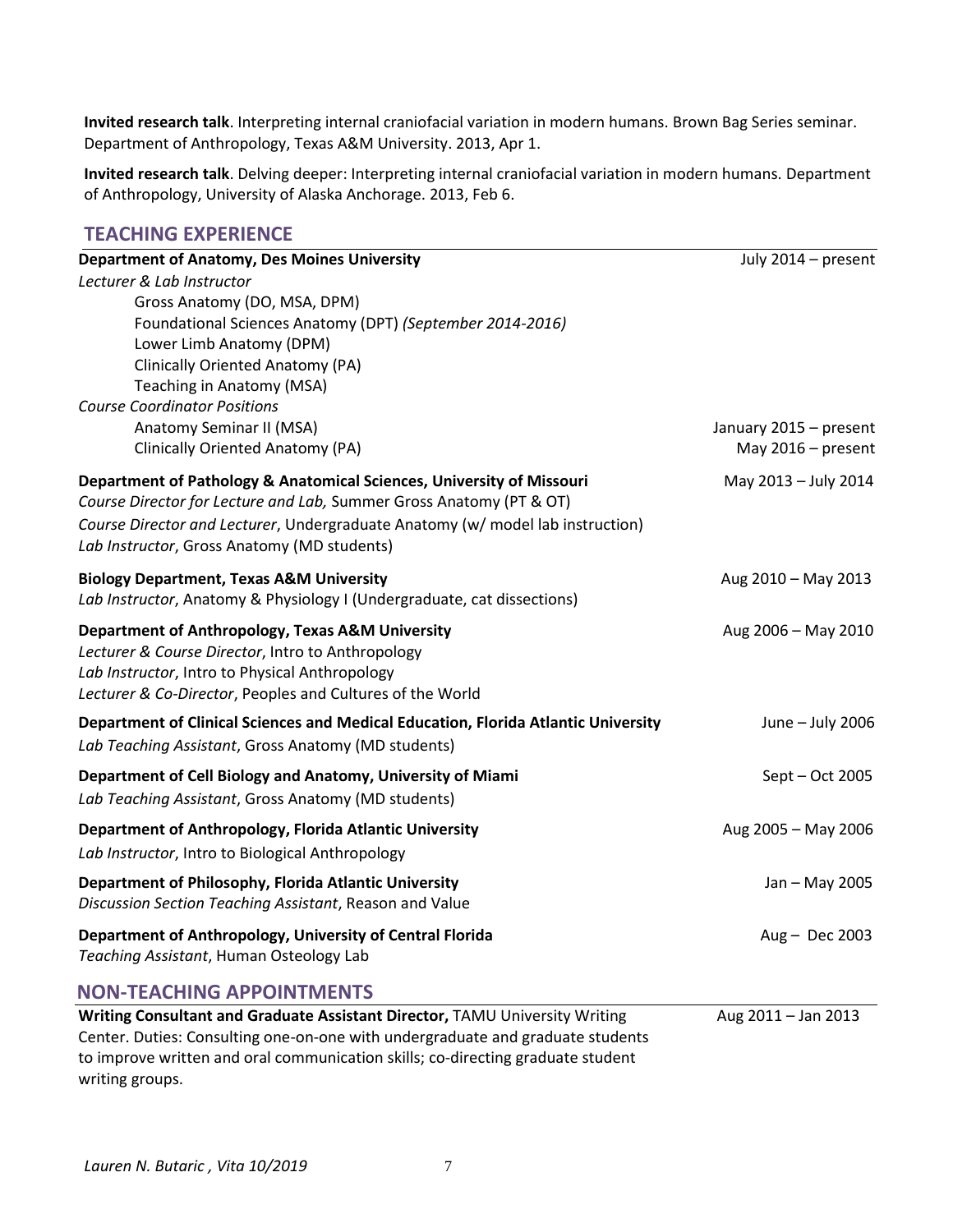| Freelance Editor, Locke Science Publishing, Co.<br>Duties: Copy editing and proofreading quarterly issues for the Journal of<br>Architectural and Planning Research.       | April 2010 - Jan 2013           |
|----------------------------------------------------------------------------------------------------------------------------------------------------------------------------|---------------------------------|
| Editorial Assistant, Journal of Architectural and Planning Research.                                                                                                       | Aug 2009 - March 2010           |
| <b>FIELDWORK EXPERIENCE</b>                                                                                                                                                |                                 |
| <b>Excavator, Natural Trap Cave, Wyoming</b><br>Project leader: Julie Meachen, Ph.D.<br>Des Moines University                                                              | <b>July 2015</b>                |
| Primatology Study Assistant, Ometepe, Nicaragua<br>Project leader: Andrew Halloran, Ph.D.<br>Florida Atlantic University; Ometepe Biological Field School                  | June - July 2008                |
| <b>Excavator, Matjhabeng Railway &amp; Mimosa Site, South Africa</b><br>Project leader: Darryl de Ruiter, Ph.D.<br>Texas A&M University; the Transvaal Museum              | May - June 2007, 2008           |
| <b>COMPETITIVE GRANTS, FELLOWSHIPS, AND AWARDS</b>                                                                                                                         |                                 |
| IOER Research Grant (Internal) Awarded \$9,477.0<br>Fingerprinting the skull: Assessing error rates of frontal sinus outlines for<br>positive forensic identifications     | <b>March 2019</b>               |
| <b>IOER Research Grant (Internal)</b> Awarded \$24,963<br>Research & Grants Office, Des Moines University<br>The high-altitude dilemma                                     | Oct 2014                        |
| Vision 2020 Dissertation Improvement Grant Awarded \$5,000<br>College of Liberal Arts, Texas A&M University                                                                | Jan 2012                        |
| Collection Study Grant Awarded \$1,200<br>Richard Gilder Graduate School & American Museum of Natural History                                                              | Dec 2011                        |
| 2 <sup>nd</sup> Place Graduate Student Research Grant Awarded \$1,200<br>Texas Academy of Science, Austin, Texas                                                           | Aug 2011                        |
| <b>Student Travel/Conference Grants Miscellaneous amounts</b><br>Department of Anthropology, Texas A&M University<br>Graduate Student Council, Florida Atlantic University | Feb 2011 & Dec 2012<br>May 2006 |
| <b>AWARDS &amp; RECOGNITIONS</b>                                                                                                                                           |                                 |
| Paul E. Emmans Outstanding Faculty Teacher Award<br>Faculty Welfare Committee, Des Moines University                                                                       | June 2019                       |
| <b>Champion of Diversity</b><br>Department of Multicultural Affairs, Des Moines University<br><b>Student Podium Presentation Award</b>                                     | May 2018<br>Nov 2012            |
| Texas Association of Biological Anthropologists, Dallas, Texas                                                                                                             |                                 |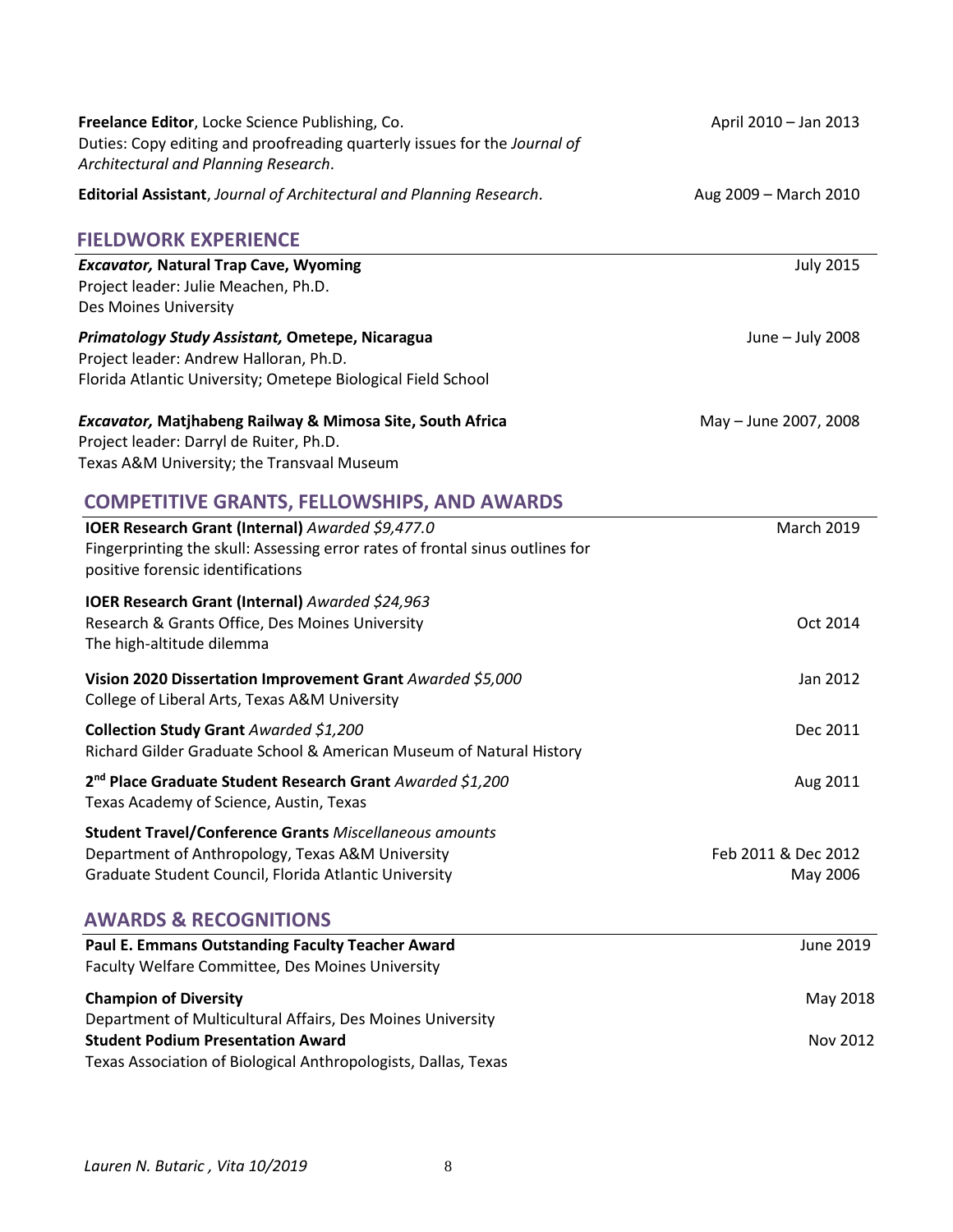| <b>Level 2 Tutor Certification</b><br>College Reading and Learning Association, Texas A&M University                   | April 2012 |
|------------------------------------------------------------------------------------------------------------------------|------------|
| 2 <sup>nd</sup> Place Student Poster Competition<br>Texas Association of Biological Anthropologists, Austin, Texas     | Feb 2008   |
| <b>Morrow's Thesis Research Award</b><br>Dorothy F. Schmidt's College of Arts and Letters, Florida Atlantic University | May 2007   |

# **DES MOINES UNIVERSITY INTERNAL SERVICE**

| <b>Co-facilitator, Diversity Health Series</b>                           | Jan 2018 - present       |
|--------------------------------------------------------------------------|--------------------------|
| Educational Resources & Technology Committee<br>Co-Chair, 2019 - present | July 2018 - present      |
| Anatomy Faculty Search Committee                                         | Aug 2016 - February 2017 |
| <b>University Nomination Committee</b>                                   | Jan 2016 – Dec 2016      |
| <b>Biomedical Science Curriculum Committee</b>                           | July 2015 - June 2018    |
| <b>COM Scholarship Committee</b><br>Chair, 2017- present                 | Jan $2015$ – present     |
| MSA APC Committee (no longer active)                                     | July 2014 - 2016         |
| <b>Interviewer, COM &amp; MSA Admissions</b>                             | Dec $2014$ – present     |
| Poster Judge, Des Moines University Research Symposium                   | Dec 3, 2015; Dec 1, 2016 |
| <b>Oral Abstract Judge, Des Moines University Research Symposium</b>     | Dec 4, 2014              |

# **PROFESSIONAL SERVICE & COMMUNITY OUTREACH**

| Feature Cover Story, Nosing through links between sinus shape and climate.<br>By Kate Hayden. Business Record.             | May 10, 2019         |
|----------------------------------------------------------------------------------------------------------------------------|----------------------|
| <b>DMU-Representative, Warren Marrow Latin Music Festival</b><br>Des Moines University, Multicultural Affairs              | <b>July 2019</b>     |
| Judge, ranked W.S. Pollitzer Student Travel-Award essays<br>American Association of Physical Anthropologists 2019 meetings | January 2019         |
| <b>Event worker, LGBT Healthcare Conference w/ Iowa One</b><br>Des Moines University & One Iowa                            | February 24, 2018    |
| Anatomical-Lab Tour Guide, Live from the Heart<br>Des Moines University & Des Moines Public Schools                        | February 23, 2018    |
| <b>Board of Reviewers, Anatomical Record</b><br>Journal of the American Association of Anatomists                          | Jan 2018 – present   |
| <b>Committee Member</b><br>Committee of Diversity: Women's Initiative taskforce, AAPA                                      | April 2018 – present |
| <b>Committee Member</b><br>Committee of Diversity: AACT taskforce, AAPA                                                    | April 2014 - present |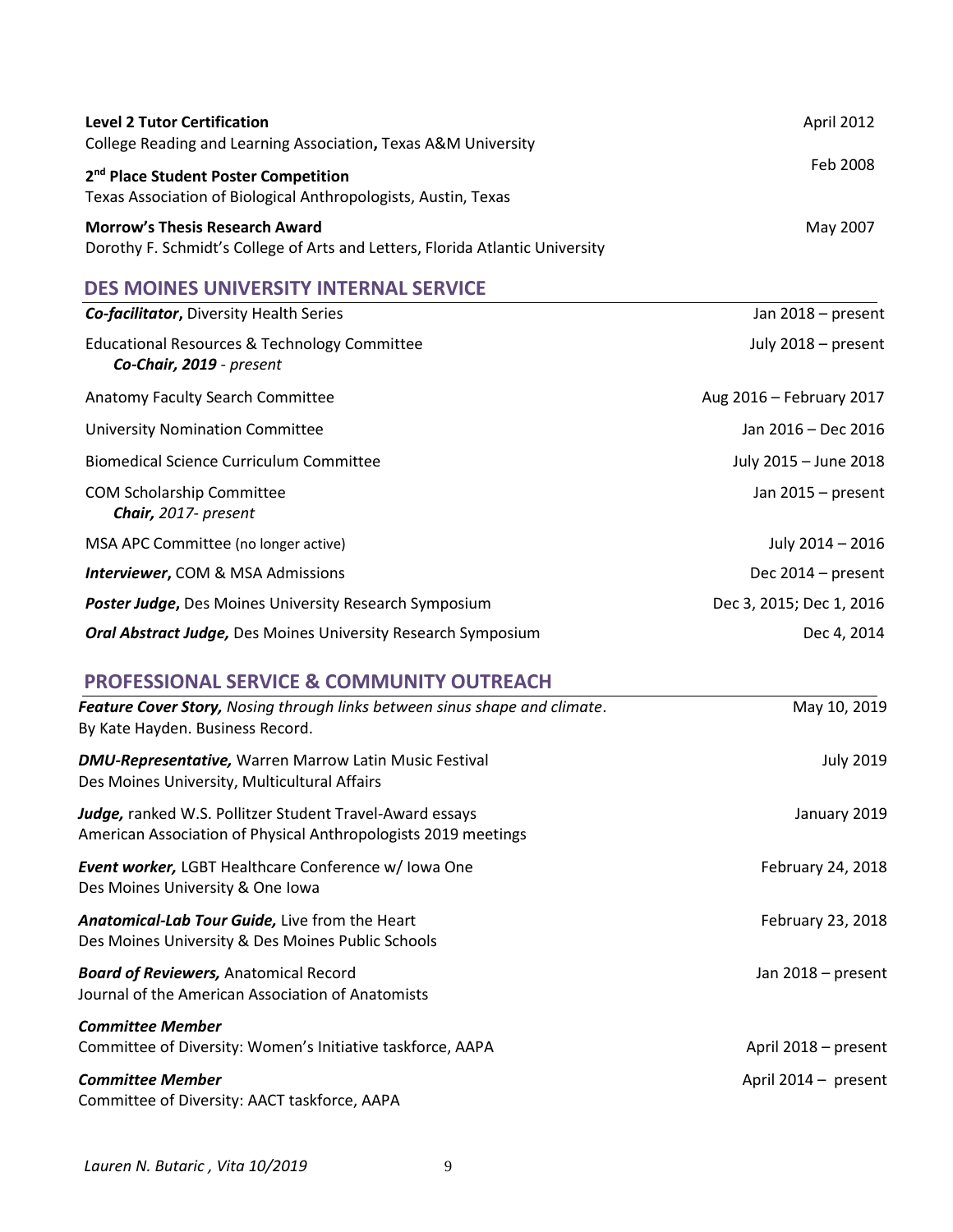Host & organizer for the 2016, 2018 Panels

| Consultant on media article, "Snot What You Think" in Knowable Magazine<br>https://www.knowablemagazine.org/article/health-disease/2017/snot-what-you-                                                                                                                                                                                                                          | Nov 2017                           |
|---------------------------------------------------------------------------------------------------------------------------------------------------------------------------------------------------------------------------------------------------------------------------------------------------------------------------------------------------------------------------------|------------------------------------|
| think-unknown-toll-chronic-sinus-problems<br><b>Education Committee member, AAPA</b><br>Participant/developer for 2016's hands-on hominin evolution activity for high<br>schools in Atlanta area.                                                                                                                                                                               | Aug 2015 - April 2016              |
| Consultant on media article, "How Your Nose Got Its Shape" in The Scientist<br>http://www.the-scientist.com/?articles.view/articleNo/46606/title/How-Your-Nose-<br>Got-Its-Shape                                                                                                                                                                                                | August 2016                        |
| Peer reviewer, National Science Foundation, Cambridge University Press; American Journal<br>Physical Anthropology; Journal of Advanced Research; Journal of Human Biology; Evolutionary<br>Biology; The Anatomical Record; Journal of Human Evolution; Journal of Anatomy; Cleft Palate<br>Craniofacial Journal<br>Visit https://publons.com/researcher/1312022/lauren-butaric/ | Ongoing                            |
| <b>Discussion leader,</b><br>"Race: Are we so different" DMU field trip to Science Center                                                                                                                                                                                                                                                                                       | Feb 18, 2016                       |
| Mentor, Girls in Science Dinner<br>Science Center, Des Moines, IA                                                                                                                                                                                                                                                                                                               | October 2015                       |
| <b>Event worker</b> , Gross anatomy lab visits for local high schools & colleges<br>University of Missouri, Columbia, MO                                                                                                                                                                                                                                                        | Aug 2013 - July 2014               |
| Planning committee & event, Dinosaurs & Cavemen Science Expo<br>University of Missouri, Integrative Anatomy, & Columbia Public Schools<br>Planetarium, Columbia, MO.                                                                                                                                                                                                            | Feb 2014                           |
| Planning committee & event, Academic Peer Educator Conference<br>Texas A&M University, College Station, TX                                                                                                                                                                                                                                                                      | Sept 2011 - Jan 2013               |
| Planning committee & event, Texas Association of Biological Anthropologists<br>Annual Meeting, Texas A&M University, College Station, TX                                                                                                                                                                                                                                        | <b>Nov 2008</b>                    |
| Student poster judge, Ecological Integrated Symposium<br>Texas A&M University, College Station, TX                                                                                                                                                                                                                                                                              | April 2008                         |
| <b>PROFESSIONAL ASSOCIATIONS</b>                                                                                                                                                                                                                                                                                                                                                |                                    |
| American Association of Anatomy (AAA)<br>National Contor for Science Education (NCSE)                                                                                                                                                                                                                                                                                           | $2015 - present$<br>$2011$ procent |

| Allielicali Association of Anatolity (AAA)               | $2013 - 1055111$ |
|----------------------------------------------------------|------------------|
| National Center for Science Education (NCSE)             | $2014$ – present |
| American Association of Physical Anthropologists (AAPA)  | $2006$ – present |
| European Society for the study of Human Evolution (ESHE) | $2015 - 2017$    |
| Texas Academy of Science (TAS)                           | $2011 - 2013$    |
| Texas Association of Biological Anthropologists (TABA)   | $2007 - 2013$    |
|                                                          |                  |